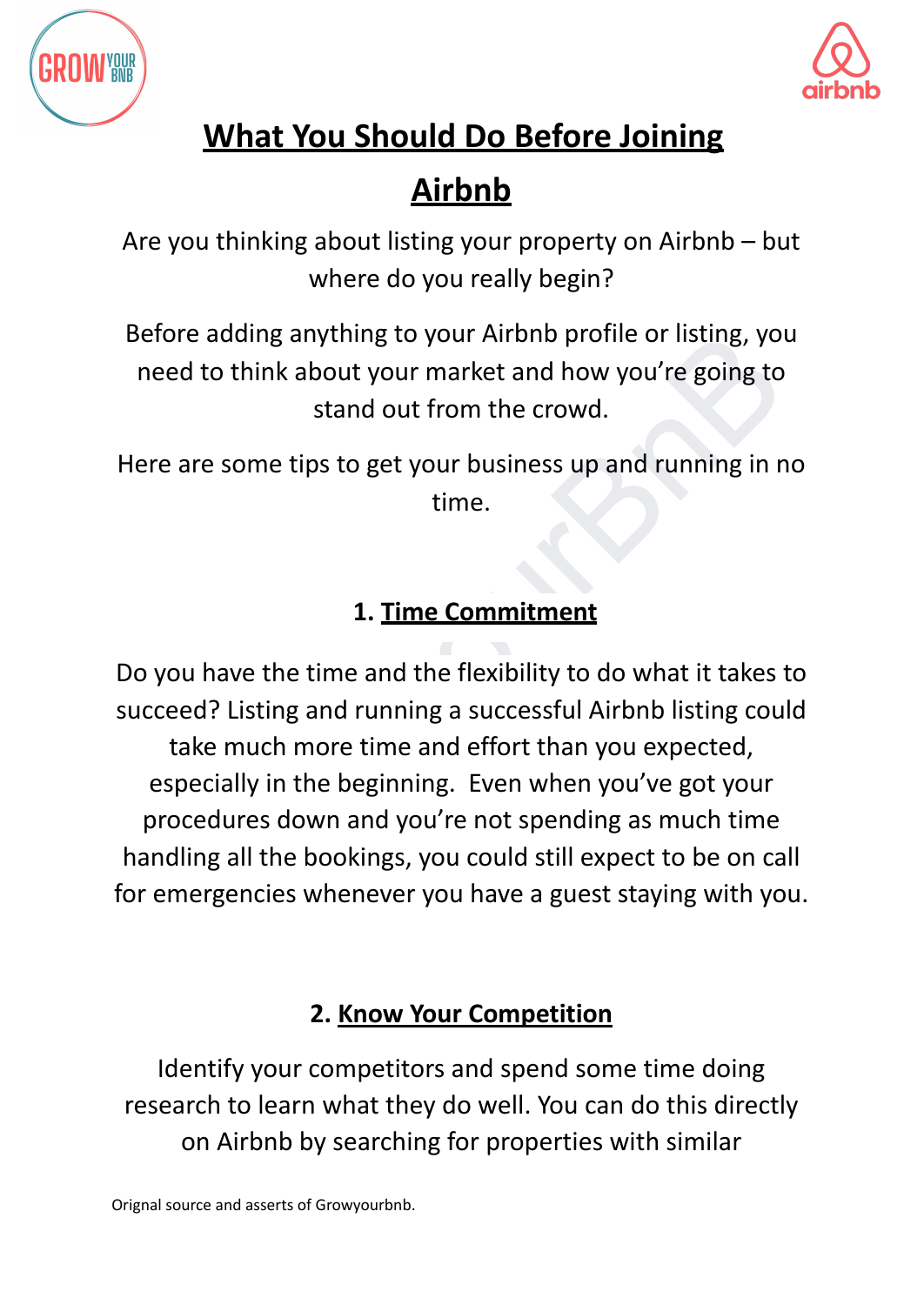



## **Airbnb**

characteristics in your area. Using filters, you can narrow properties down to the same number of bedrooms, bathrooms, similar kitchen facilities, and other amenities like pools or gardens.

| pools or gardens.                                                                                                                                                                                                                                                                                |   |                                                                                                                                        |  |                             |                 |  |
|--------------------------------------------------------------------------------------------------------------------------------------------------------------------------------------------------------------------------------------------------------------------------------------------------|---|----------------------------------------------------------------------------------------------------------------------------------------|--|-----------------------------|-----------------|--|
| Once you've found a variety of competitors, take a look at<br>their photos, furniture, and reviews. Learn what guests love<br>or hate about them, and find out why! By taking a look at<br>what other hosts do well, you can inspire yourself and get<br>some ideas for your own Airbnb listing. |   |                                                                                                                                        |  |                             |                 |  |
|                                                                                                                                                                                                                                                                                                  | × | You can also take the average price for similar properties in<br>your area to get a good idea of how to price your own<br>More filters |  |                             |                 |  |
| rea<br>gues<br>ifi - I                                                                                                                                                                                                                                                                           |   | Amenities<br>Kitchen<br>Heating<br>Show all amenities v                                                                                |  | Shampoo<br>Air conditioning |                 |  |
|                                                                                                                                                                                                                                                                                                  |   | <b>Facilities</b><br>Free parking on premises<br>Hot tub                                                                               |  | Gym<br>Pool                 |                 |  |
| 4.99                                                                                                                                                                                                                                                                                             |   | Clear all                                                                                                                              |  |                             | Show 300+ stays |  |

Orignal source and asserts of Growyourbnb.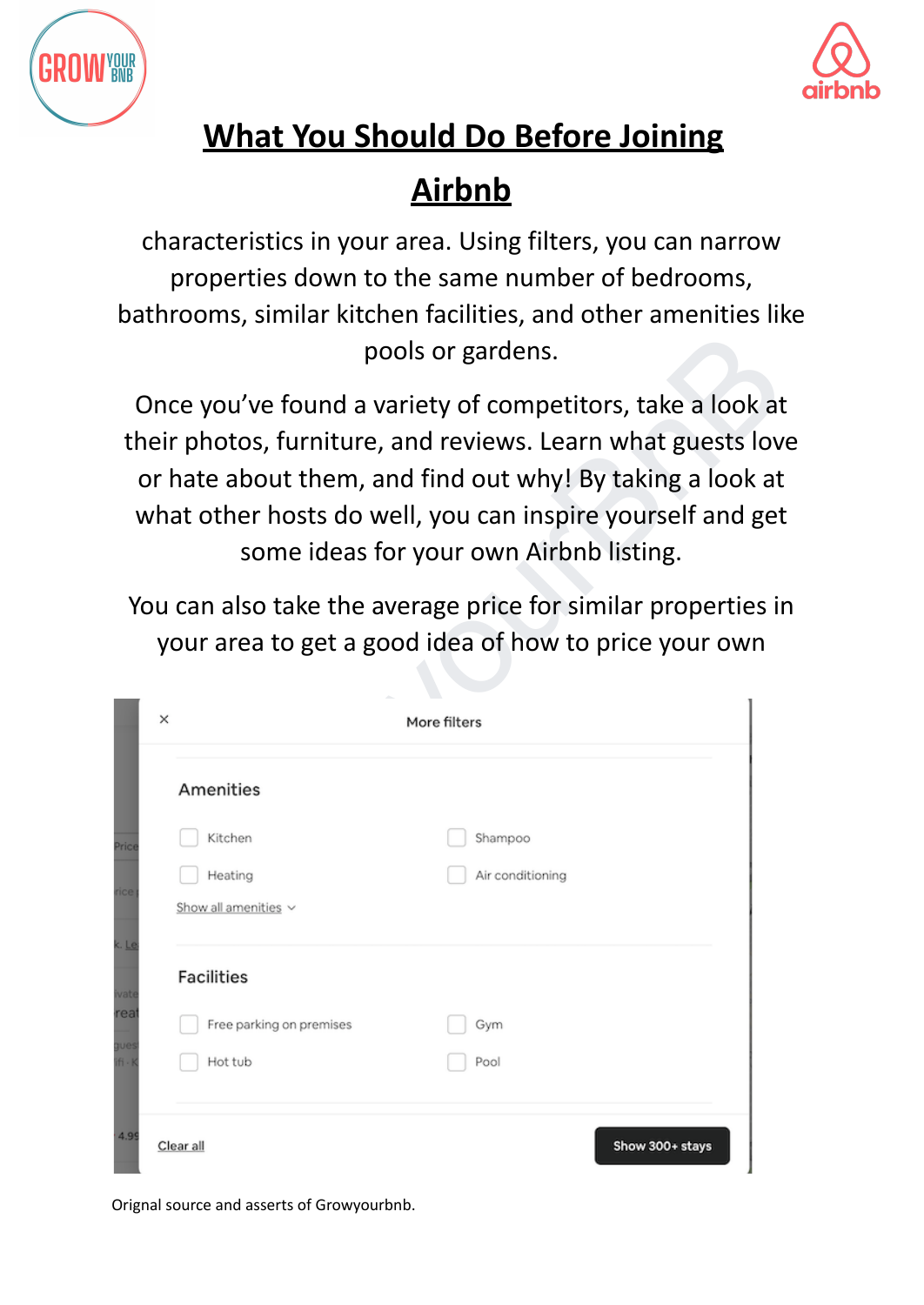



## **Airbnb**

property. You can then validate your estimated rates against those of smaller and larger properties in the same region to make sure they're suitable.

#### **3. Risk & Liability**

**3. Risk & Liability**<br> **3. Risk & Liability**<br>
Outside of personal safety, you are exposing yourself to a<br>
ost of other risks by hosting on Airbnb. You're putting your<br>
property at risk of theft. You're at risk of renting t Outside of personal safety, you are exposing yourself to a host of other risks by hosting on Airbnb. You're putting your property at risk of theft. You're at risk of renting to a squatter. You'll also risk potential liability risk if your guests get injured or if they damage other property or injure neighbors. With the proper Airbnb liability insurance coverage, you could minimize many of these risks.

#### **4. Know Your Target Audience**

When you start anything related to your vacation rental business, always bear in mind your target audience. Identify your ideal guests and base all your property marketing strategies around them:

● If your property is more suitable for a young family, don't show pictures of college students jumping in your pool on spring break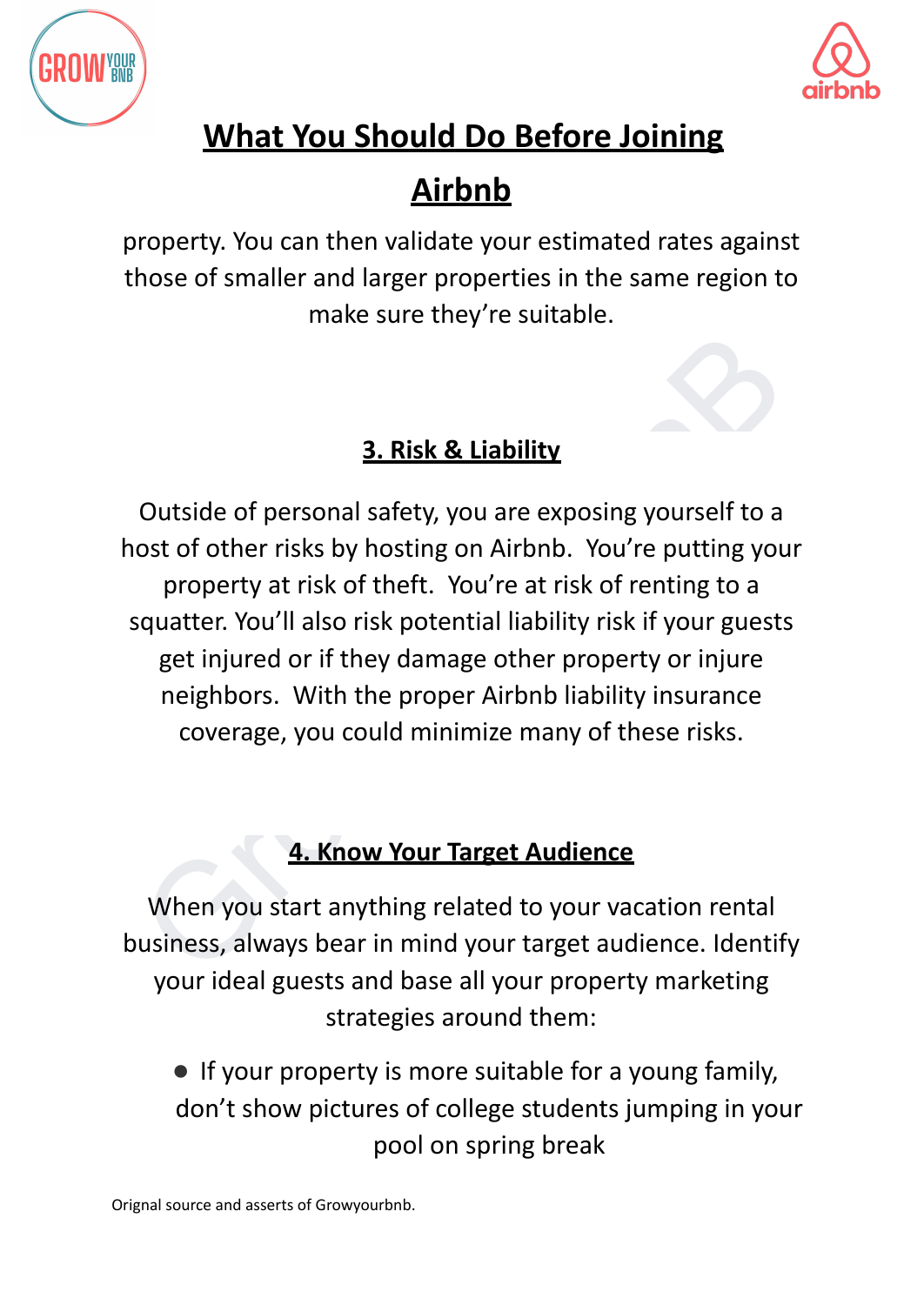



## **Airbnb**

● Likewise, if you're aiming for retired travelers, don't put them off with pictures of kids' toys all over the house!

#### **5. Know Your Location**

5. Know Your Location<br>
Wost of the time, travelers – whether business or leisure –<br>
we a reason for wanting to stay in a certain area. That might<br>
be because of a famous landmark, a tourist attraction, or<br>
even an event ta Most of the time, travelers – whether business or leisure – have a reason for wanting to stay in a certain area. That might be because of a famous landmark, a tourist attraction, or even an event taking place nearby.

Think about the following for your vacation rental's location:

- Who lives in the neighborhood? Is it a family area, a student area, or full of businesses?
- What draws visitors to the area? Is it the proximity to Disneyland, the buzzing nightlife, or the huge sports stadium that brings people here?
- Where is your home located? Is it in an up-and-coming hipster destination, the financial center of the city, or close to an internationally renowned event venue?

● How many hotels are nearby? If there aren't many around, you could be onto something great. Your vacation rental may be one of the best options for any kind of traveler passing through your city! If there are plenty of hotels, however, it might be difficult to compete with their pricing. Always check and compare rates to other types of accommodation in your area. Orignal source and asserts of Growyourbnb.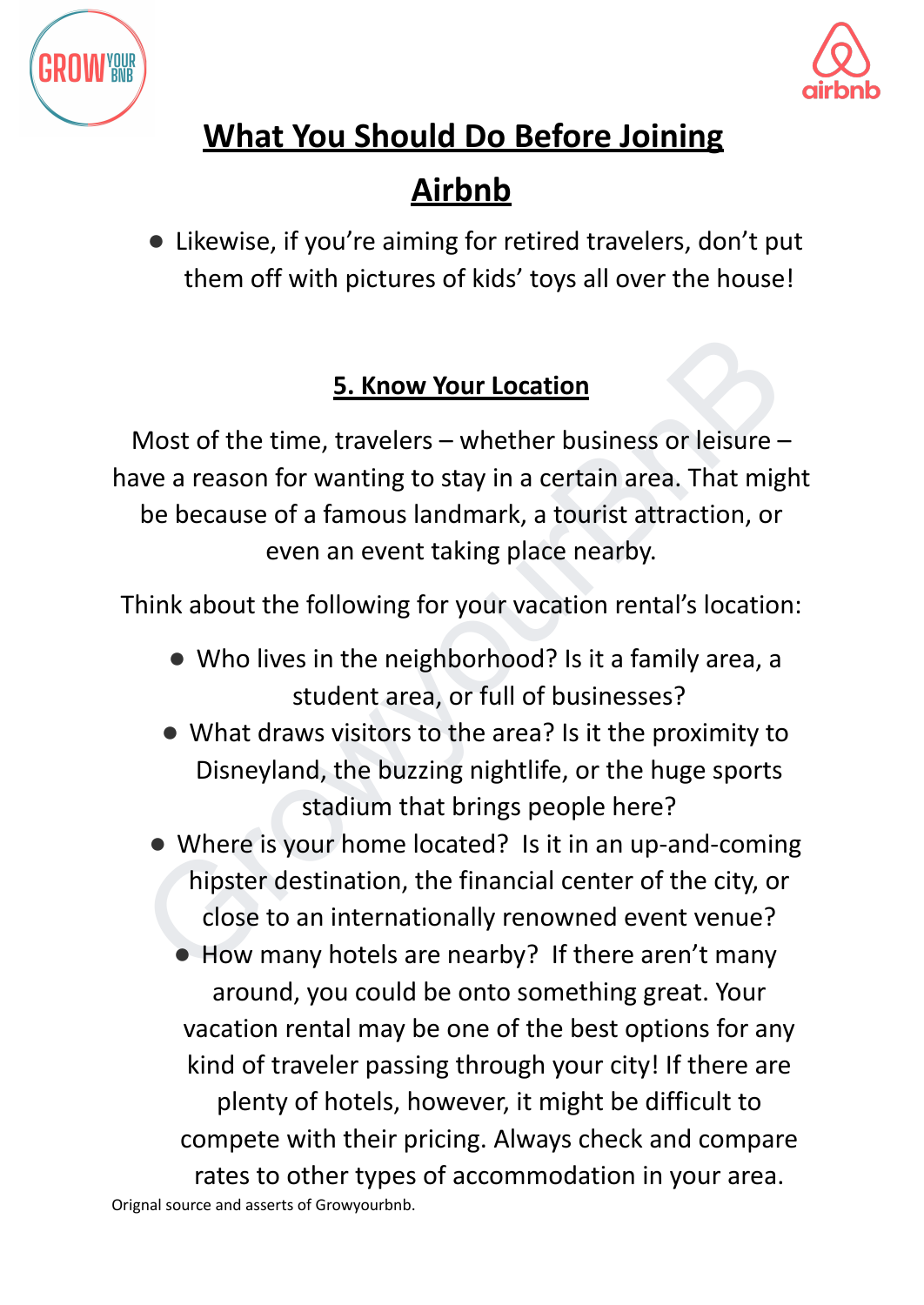



#### **6. Know Your Property**

When you've defined the types of people that live in your<br>
area and the travelers that will be attracted to your<br>
neighborhood, you can deduce potential guests by thinking<br>
about your property specifically.<br>
For example:<br> When you've defined the types of people that live in your area and the travelers that will be attracted to your neighborhood, you can deduce potential guests by thinking about your property specifically.

For example:

● What is your property type? To use Airbnb's terminology, are you offering an entire home, a private room, a shared room, or a unique property?

- What are your property's amenities? Do guests have access to laundry facilities? Kitchen? Swimming pool? Backyard?
- How does your place compare to others nearby? Is it the jewel of the neighborhood or somewhere you wouldn't like to pass by in the dark?

Once you've answered these questions about your property and location, you'll be able to start thinking more in detail about the target market you've identified. That's not to say you'll only attract these types of guests, but they'll probably make up the larger part of your yearly bookings.